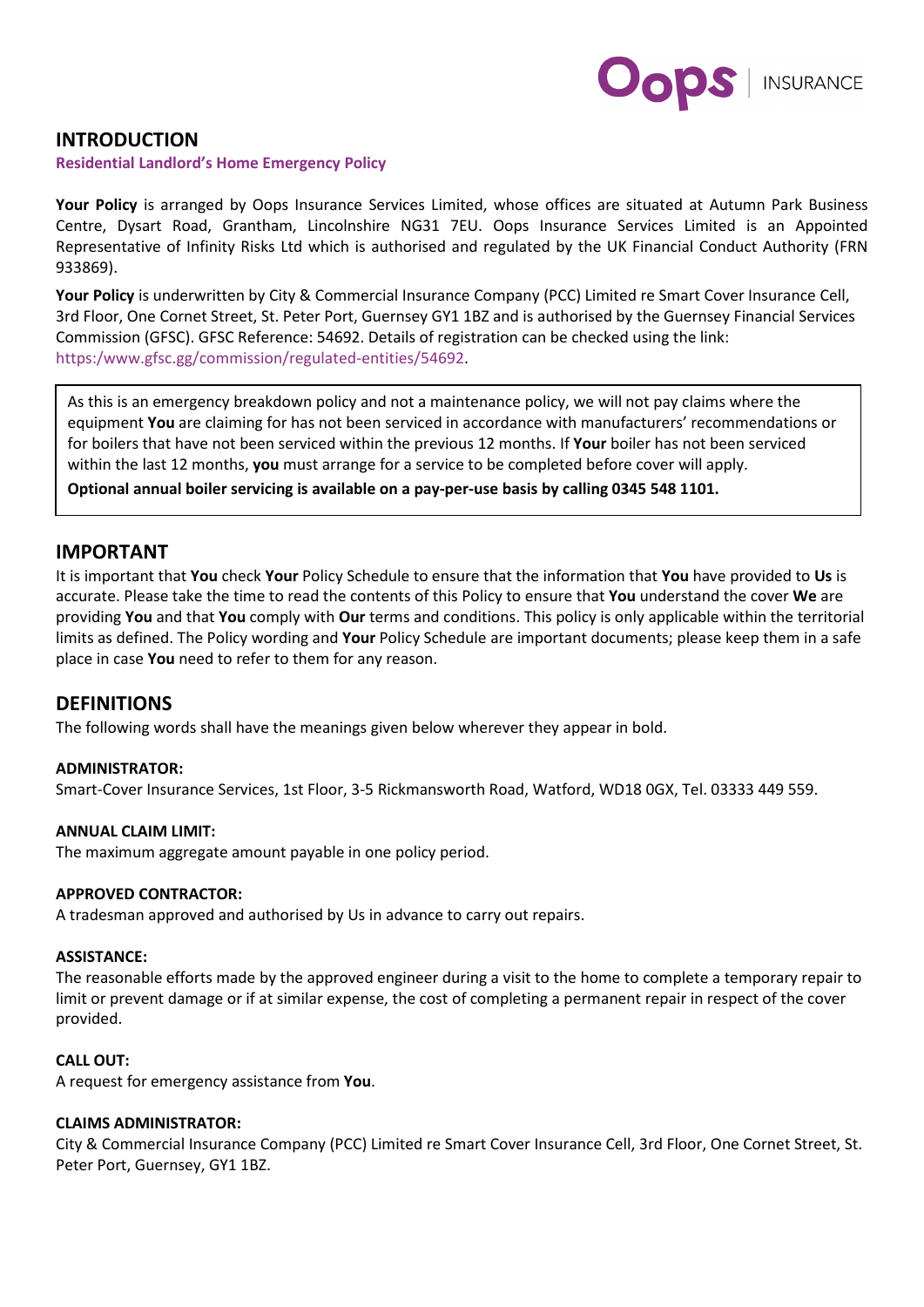## **CLAIM LIMIT:**

The maximum amount payable by **Us** will be £500 per claim including call out charges, labour, parts, materials and where applicable the cost (including VAT) of alternative accommodation, and subject to prior agreement from **Us**.

### **COMMENCEMENT DATE:**

The start of the policy as shown in the schedule.

# **CLAIMS HELPLINE:**

# **The telephone number for you to report an emergency under this policy. The number is 03333 449 247**

### **DEFERMENT PERIOD/ WAITING PERIOD:**

The first 28 days from the commencement date of **Your** policy

### **EMERGENCY:**

A sudden and unexpected event which, if not dealt with quickly would in the reasonable opinion of the helpline:

- **a)** Render the home unsafe or insecure; and/or
- **b)** Damage or cause further damage to the home; and/or
- **c)** Cause personal risk to you; and/or
- **d)** Cause a health and safety risk to others.

### **EXCESS:**

The first amount of the cost of the claim as specified on **Your** policy **Schedule** which becomes payable by **You** on a successful claim application.

#### **HOME:**

The rented property **You** have specified on the schedule, which is let by **You** to the **Tenant**s as a private residence. Commercial& business premises, mobile homes and bed-sits are not eligible.

#### **INSURER:**

City & Commercial Insurance Company (PCC) Limited re Smart Cover Insurance Cell, 3rd Floor, One Cornet Street, St. Peter Port, Guernsey GY1 1BZ, authorised by the Guernsey Financial Services Commission (GFSC). GFSC Reference:54692. Details of registration can be checked using the link: https:/www.gfsc.gg/commission/regulatedentities/54692.

#### **MONTHLY PREMIUM:**

Where You have chosen to pay monthly the agreed premium each calendar month from the commencement date. Cover will remain in force on this until you cancel your policy.

### **PERIOD OF COVER**

An annual policy is for 12 months from the date of inception of the policy (this is paid in full at or prior inception). Monthly policies are paid in advance and will continue until the time you have cancelled the policy. (Cancelling the payments will not cancel the policy and arrears and/or bank charges may apply)

#### **PEST:**

Either black or brown rats, field or house mice, and wasps' and hornets' nests,

### **PREMIUM:**

The monies **You** have agreed to pay for this policy as shown on **Your Schedule of Insurance.**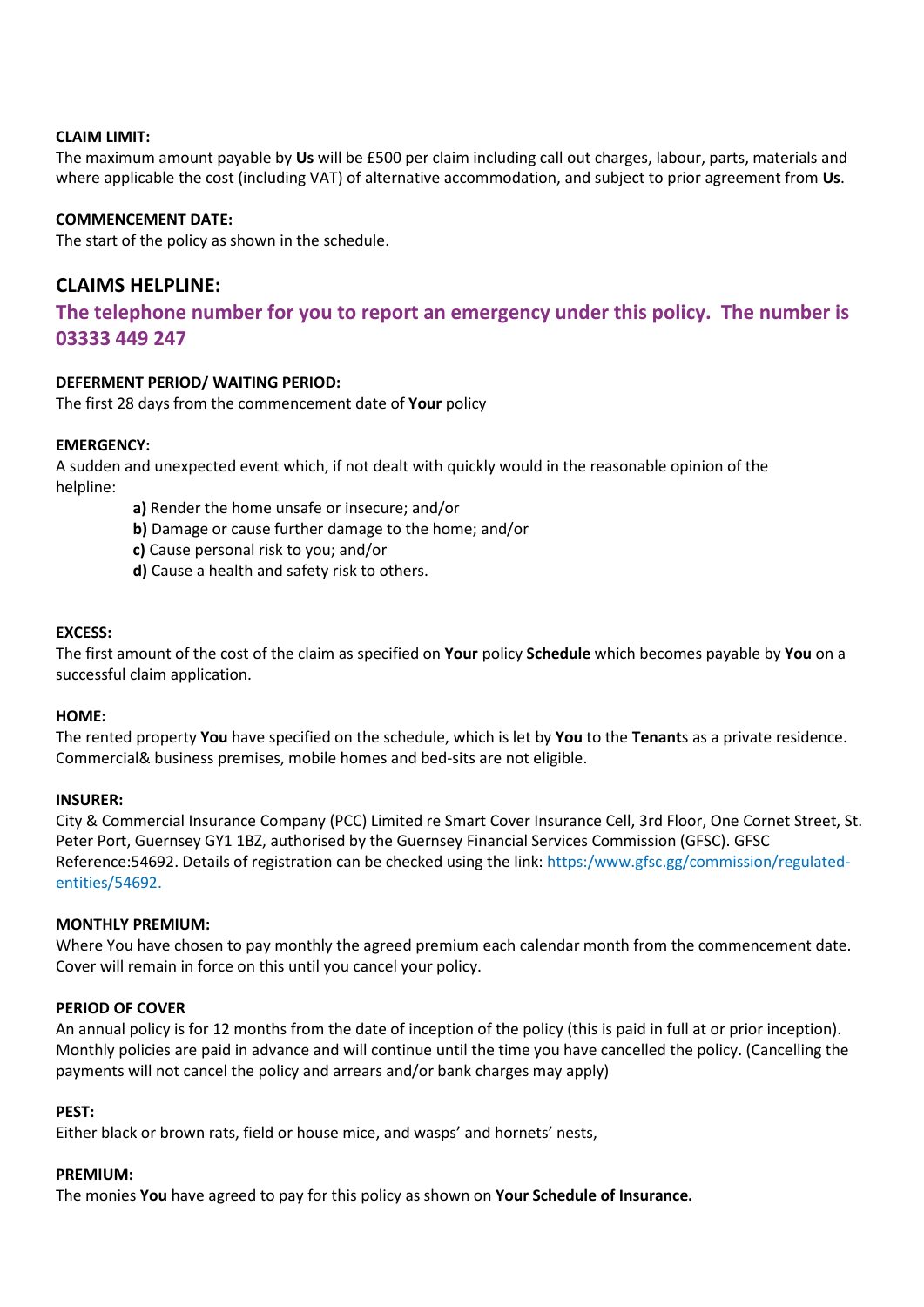### **SCHEDULE:**

The document sent to **You** confirming the **Policy Commencement Date**, Insured address, the details of any **Excess**, the levels and subject of cover provided under this policy Including any special terms or endorsements. Together with this Policy Wording forms the contract of **your** policy.

### **LANDLORD**

The owner or mortgagee that is named on the lease of the property, which is insured under this policy, to be let out on a Tenancy Agreement.

### **TENANT:**

The occupants of the Property who are named in the Tenancy Agreement.

### **TENANCY AGREEMENT:**

The written Tenancy Agreement between You and the Tenant in relation to the Property which is:

a. an Assured Shorthold Tenancy Agreement as defined within the Housing Act 1988 (as amended) or b. written common law residential Tenancy Agreement.

### **TERRITORIAL LIMITS:**

As defined in **Our** interpretation of **UNITED KINGDOM.**

### **UNITED KINGDOM:**

**England, Wales and Scotland excludes Northern Ireland.** 

#### **UNOCCUPIED:**

Where no one has resided in the **Home** for a period exceeding 30 consecutive days.

### **WE, US, OUR:**

City & Commercial Insurance Company (PCC) Limited re Smart Cover Insurance Cell, 3rd Floor, One Cornet Street, St. Peter Port, Guernsey GY1 1BZ.

### **YOU, YOUR, INSURED:**

The Landlord who applied for this insurance and is named on the schedule as the policyholder, (or if **YOU** permit, the **Tenant** who resides in **Your** Let **Home**.)

#### **REINSTATEMENT:**

We will fill in any excavation and leave the surface level where we have made access to an external drain or external water supply pipe.

#### **COVER**

In return for the payment of **You**r premium **We** will provide the insurance cover detailed in this policy document, subject to the terms, conditions and limitations shown in the Policy Wording or as amended in writing by **Us** and during the policy period of cover.

#### **PAYMENT OF PREMIUM**

**Premium** will be collected as a Card Payment/Direct Debit and will show as Oops Insurance on **Your** Bank statement. Should **Your** regular **Premium** payment fail, **We** will re-attempt to process it immediately thereafter. In case **Your Premium** payment fails again, **We** will notify **You** in writing of the further failed payment and what **You** need to do to bring **Your** payments up to date. Please note that failed payments may incur bank charges.

#### **POLICY LIMITS**

**The claims limits, per claim are as follows:**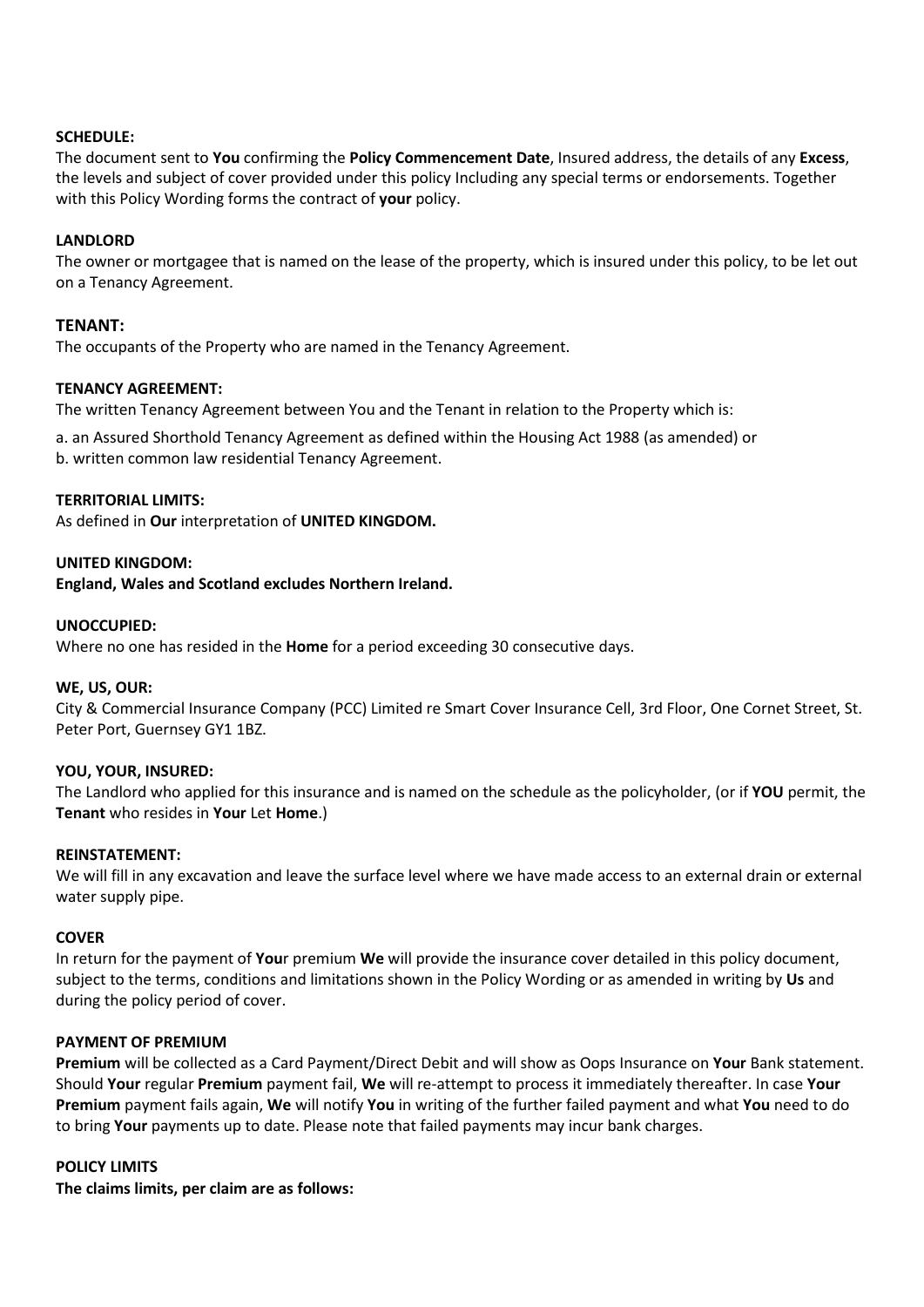- **Residential Landlord's Home Emergency Policy** - up to £1,500 per annum as an **ANNUAL CLAIM LIMIT** with an individual claim limit of up to £500 per claim with a maximum of 3 claims per year.
- **EXCESS** of £50 per claim is applicable.

## **WHAT IS COVERED**

This policy provides emergency assistance to make your home safe and prevent further damage to the property by means of a temporary repair.

In the event of an **Emergency** occurring in **Your Home** we will:

- a) Advise **You** on what action **You should** take to protect **Yourself** and **Your home**; and/or
- b) Send one of our approved engineers or arrange an appointment for an approved engineer to visit **Your Home**; and/or
- c) Organise and pay the cost of providing **Emergency** assistance less any **Excess** up to the Claim Limit per call out including VAT subject to terms and conditions of **Your Policy**; and/or
- d) Where a permanent repair has been made by **Our Approved Engineer**, **We** will guarantee the work completed for 12 months from the date the claim was reported.

### **COVER PROVIDED**

This policy provides the protection described in the cover sections below because of an **Emergency** occurring atthe property specified on **Your Schedule**. The payable amount under your policy islimited to the **Claim Limit** shown on **Your Policy Schedule**, including call out charges,labourandmaterials. The benefit under your policy is limited to a maximum of 3 claims in a year and a maximum claim limit of £500 per claim. There is an excess fee of £50.00 payable for each successful claim.

You are responsible for paying any Excess specified in this policy, or costs of repairs that exceeds the **Claim Limit.**

### **Section A. Water Supply Pipes and Drains**

**We** will assist you for any covered **Emergency** that is **Within Your** property boundary.

- Blockage, collapse or leakage of the water supply pipe.
- Failure or damage to underground drains or Sewers.
- Failure to **Your** mains services for which **You** are legally responsible.

### **We do not cover:**

- Pipes that are outside of the property boundary; and/or
- Dripping taps, burst or leaking Flexible hoses or leaking appliances which are fitted with a stop tap; and/or
- Slow seepage from any joints or gasket which does not involve a sudden escape of water; and/or
- Leaking overflows, or any breakage of any breakage to any basin, bath, bidet or shower base.
- Frozen pipes which have not caused any damage; and/or
- Damage resulting from lack of proper maintenance; and/or
- Reinstatement costs relating the original surface or construction of a drive, path, decking or any other surface which is excavated as part of a claim.
- The malfunction or blockage of any cesspits or septic tanks and their associated pipework.

## **Section B. Plumbing and Central Heating**

**We** will assist **You** to stop the **Emergency** which has arisen from the sudden and unexpected failure of, or damage to, the internal plumbing within the **Home** which has or may result in internal flooding or water damage to **Your Home** and/or mechanical failure to the only accessible toilet or cistern in **Your Home,** which results in the complete loss or function.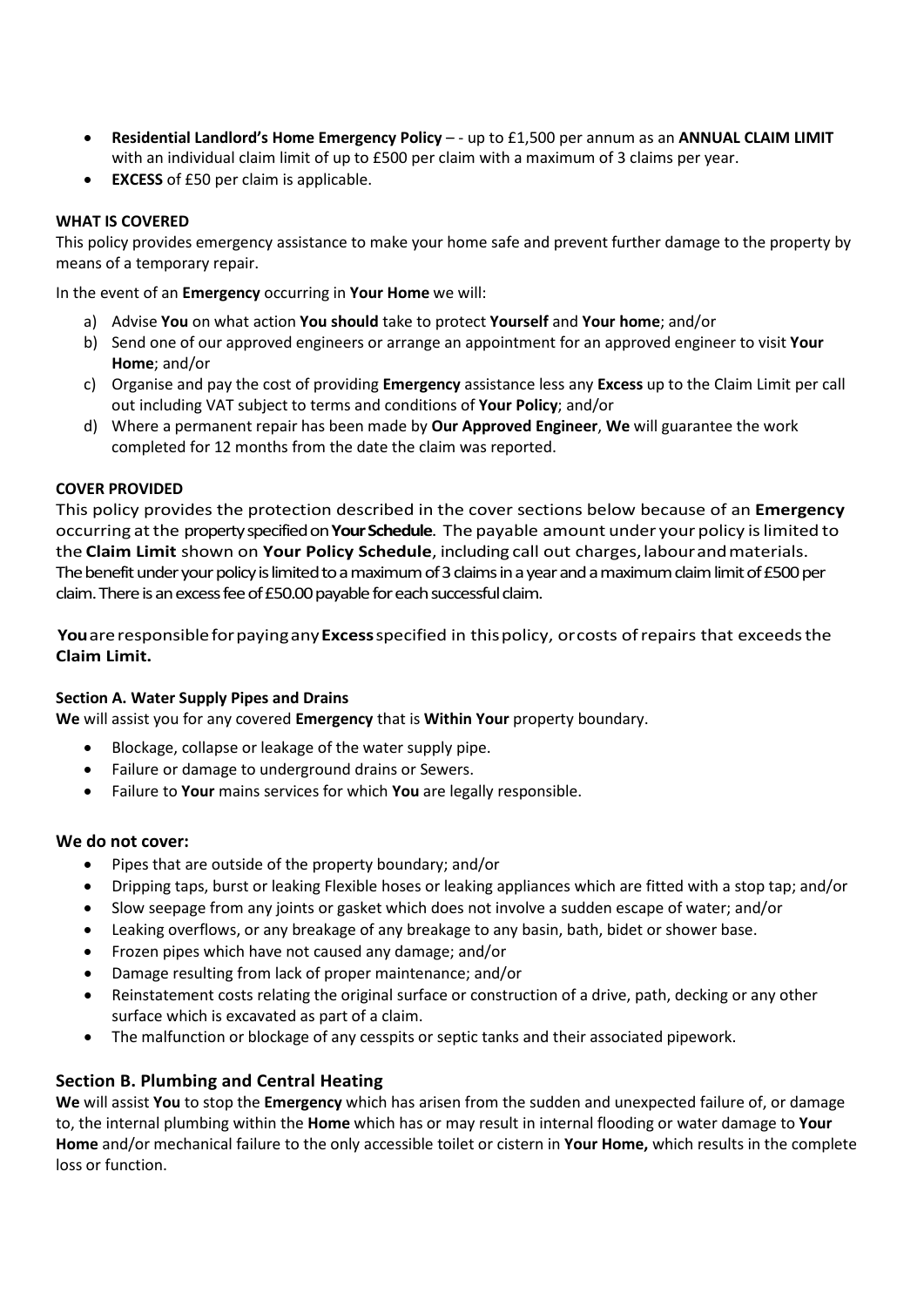We will assist you to stop any emergency which has arisen from the sudden and unexpected failure of your domestic central heating system. The emergency must render the domestic central heating system inoperable and the failure has to be due to mechanical or electrical failure or malfunction. We will undertake to obtain spare parts as quickly as is reasonably possible.

# **We do not cover:**

- a) General maintenance; General maintenance including, but not limited to, descaling of central heating pipes, adjustment to the timing and temperature controls of the domestic gas central heating system and venting (bleeding) of radiators;
- b) Frozen pipes which have not caused any damage; and/ or
- c) Leaks from any household appliances, sink, shower or bath where leakage only occurs when the appliance is in use; and/or
- d) Drips or water leakage that do not cause damage, unless the domestic electrical wiring system is ormay be affected; and/or
- e) Cracked or broken toilets or cistern; and/or
- f) Pipes outside the boundary of your home; and/or
- g) Water pipesto orfrom and in a detached outbuilding or garage; and/or
- h) Quieting noisy pipes; and/or
- i) Replacement of boiler, thermostat, central heating pump, radiator valve or wall or room thermostat: and/or
- j) Airlocks in the central heating system.
- k) Any non-Gas appliances, Elson tanks, separate gas heaters supplying hot water LPG boilers and dualpurpose boilers such as AGA's and Rayburns;
- l) Maintenance or replacement of fan convector heaters or heated towel rails or underfloor heating;
- m) Corrosion or any work arising from hard water scale deposits;
- n) Removal of sludge or hard water scale from the insured system;
- o) Any boiler over ten years old at date of inception;
- p) Any boiler or system that has not been serviced in line with manufacturer's recommendations;
- q) We will not cover any boiler that has an output of more than 60kW/hr;
- r) We will not cover any non-gas fired boiler;
- s) Any repairs when our engineer deems the boiler to be beyond economic repair;
- t) Any gas fired appliance whose primary purpose is other than heating, for example a domestic cooker or lighting system; Solar powered panels or ground, air or water source heat pumps

## **Section C. Pest removal**

**We** will assist you to remove any pest infestation inside your home.

## **We do not cover:**

- **a)** Pest infestation relating to non-covered pests, including but not limited to, ants, fleas, bedbugs, spiders, flies, squirrels, bees, cockroaches, bats or other endangered species; and/or
- **b)** Pest infestations of an out-building, any section of the property not in **Your** main **Home**, or where the living areas of the property are not affected, e.g. garages and sheds; and/or
- **c)** Damage caused by Pests; and/or

# **WHAT IS NOT COVERED**

Commercial/Business Premises, Mobile Homes, Listed Buildings and Bed-Sits *are not covered under this policy.*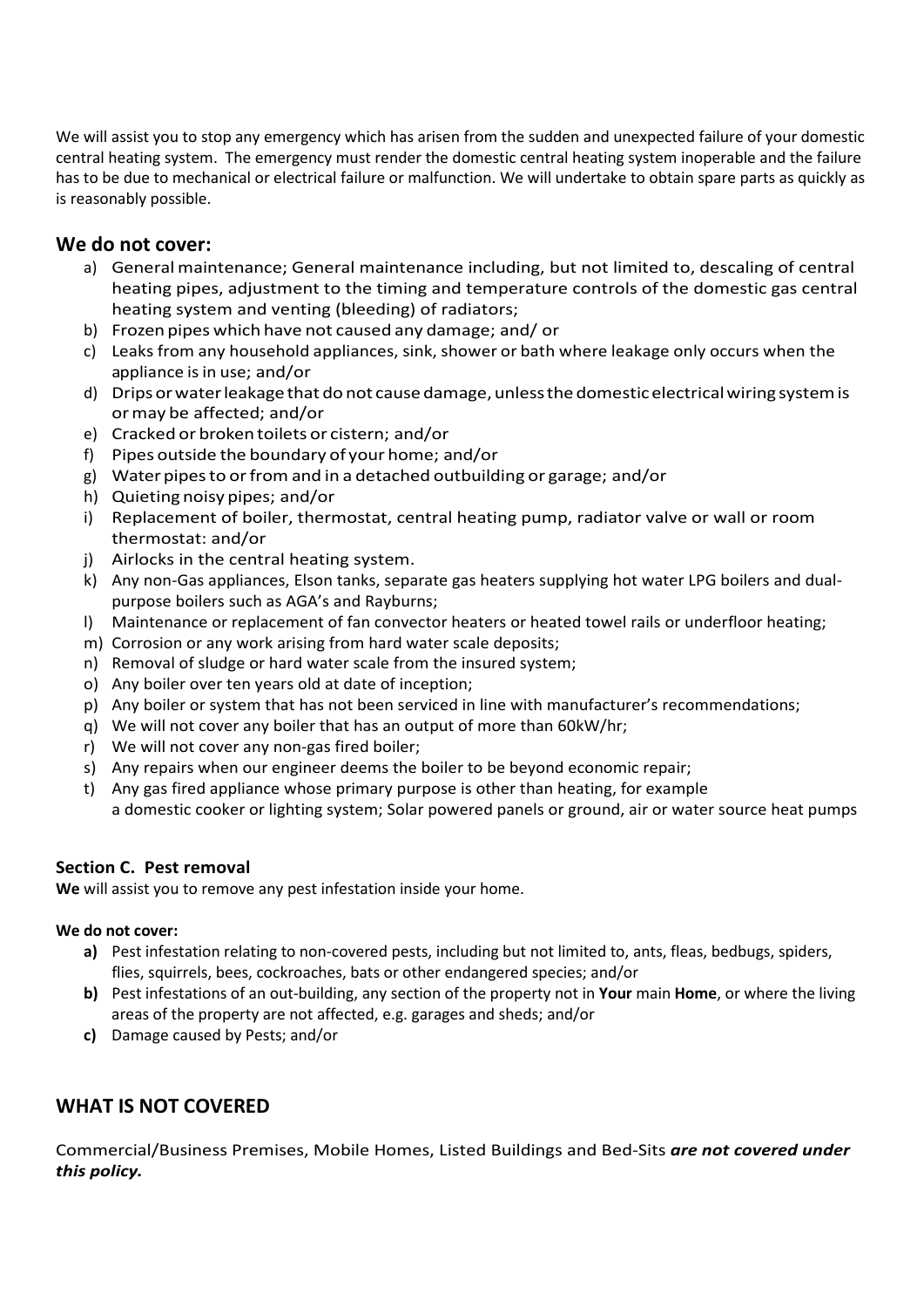There are certain conditions and exclusions, which limit your cover please read them carefully to ensure this policy meets your requirements. We do not wish you to discover after an incident occurred that it is not insured. To assist you in understanding the main limitations of this policy please read the **"Cover Provided"** section of **Your policy.**

## **The Waiting Period**

Please note that any incident which occurs within the first 28 days after the commencement of **Your** policy is not covered. However, should **You** need assistance for an emergency contact our helpline and **We** will be able to provide an engineer on a pay on use basis.

# **REPLACEMENT OF PARTS OR COMPONENTS**

We reserve the right to use non-genuine replacement parts supplied from third parties in addition to those parts that may be sourced from the manufacturer or their approved suppliers. We are not responsible for any loss, damage or inconvenience resulting from a delay in obtaining or receiving delivery from the relevant supplier of any spares.

When replacement parts are received, we will contact you to arrange a suitable time slot for the engineer to attend.Youshouldmake sure thatthe engineer can getreasonable accessto carry outthe repair. Ifwe cannot get a replacement part needed to carry out a repair our liability will be limited to a temporary repair to make the emergency safe.

# **REPAIR**

All repairs are conducted under current legislation of the **United Kingdom** government or law applicable at the time of any claim or loss.

# **EXCLUSIONS TO THIS POLICY**

We shall not be liable for costs arising from or in connection with:

- Events where on attendance it becomes clear that the call out is not an emergency; and/or
- We will not cover any boiler; and/or
- Any defect, damage or failure caused by malicious or wilful act, negligence, misuse, third party interference, design defect or dangerous design or faulty workmanship, including any attempted repair or modification which does not meet recognised industry standards; and/or
- Any loss howsoever arising unless it is specifically stated as being covered by the policy, including but not limited to, delays in sourcing spare parts by us; and/or
- Replacement of bespoke or designer radiators or towel rails; and/or
- Any claims arising due to boiler or central heating system that has not been serviced in line with manufacturer's recommendations; and/or in the last one from the date
- Improvements including work that is needed to bring the insured system up to current standards.
- Central heating systems that are over 10 years old;
- Any gas boiler or hot water breakdown.

## **GENERAL EXCLUSIONS**

### **This policy does not cover the following:**

- 1. Any damage to the home, or personal Injury.
- 2. Fraud or attempted fraud, or where the condition of the product is not consistent with the details **You** provided.
- 3. Any claim or damage which is not covered by this **Policy** or is covered by any other insurance **Policy** or maintenance agreement; and/or
- 4. Any claim within the **Deferment Period** and/or the amount of **Excess** as stated on **Your Policy Schedule**; and/or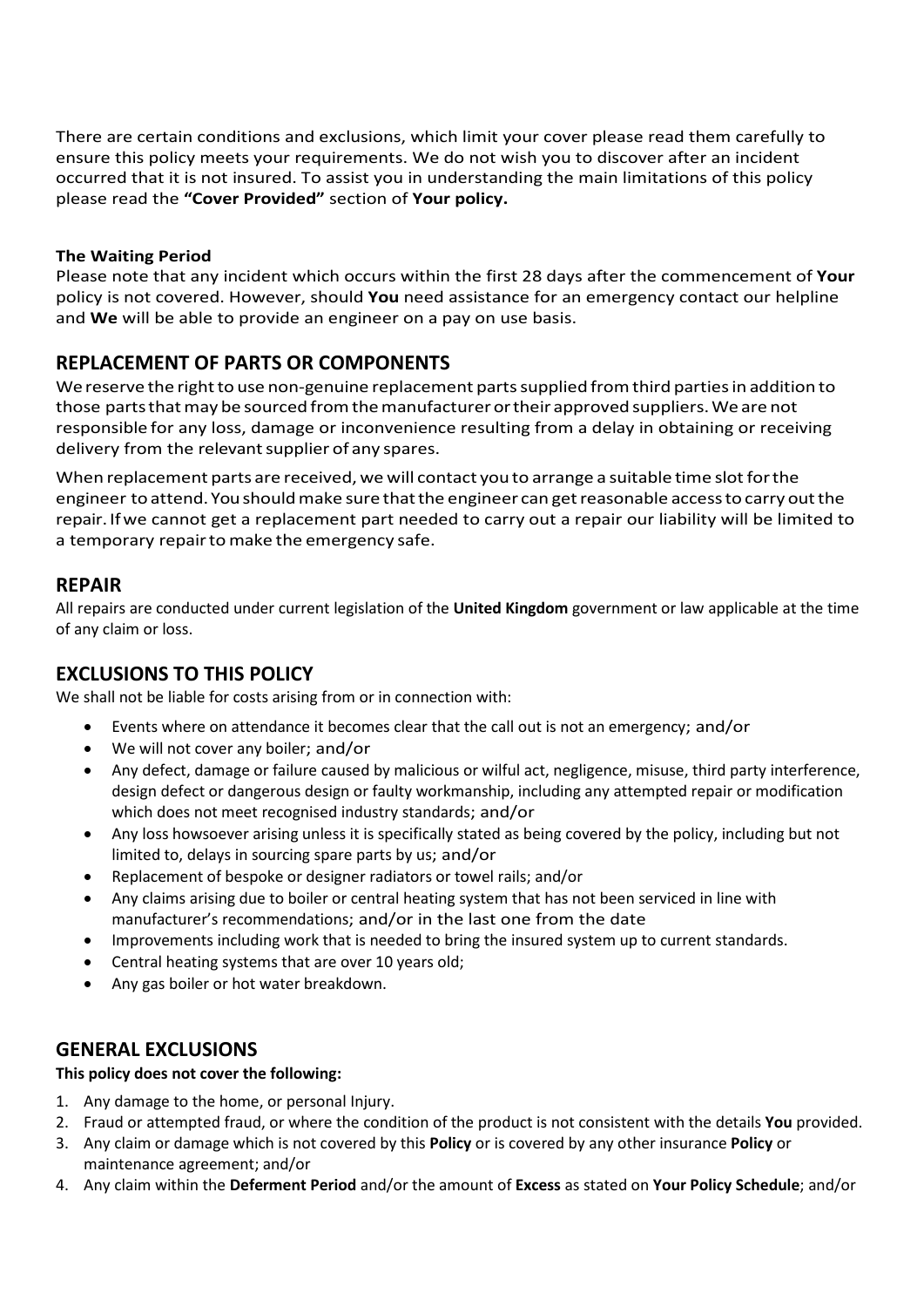- 5. Any claim where no fault is found or is due to lack of routine maintenance, cleaning, or servicing etc; and/or
- 6. Any damage, caused by theft, attempted theft, deliberate/malicious damage, (by **You** or any third party), negligence, neglect, **Pest** (unless stated on **Your Policy Schedule**), plants, trees or any type of fire or explosion; and/or
- 7. Any claim when the **Home** has been left **Unoccupied** for 30 consecutive days or more; and/or
- 8. Any commercial or business use such as working from home, including use by charities, not for-profit organisations, local government, or other such similar organisations (unless we agree to the use in writing beforehand).
- 9. Claims arising from any interruption with the supply of electricity, gas and or water (including power cuts and Escape of/Leaks); and/or
- 10. Claims arising from the same cause or event, when You have not taken or paid for the action recommended by **Our Engineer,** to ensure that the original fault has received a permanent repair.
- 11. Any breakdown from natural wear and tear and /or gradual deterioration; and/or
- 12. Cosmetic damage which does not affect the use of **Your Equipment;** and/or
- **13. Equipment** installed in a location that is defined as unsuitable or is not used correctly as recommended in the manufacturer's instructions; and/or
- 14. **Relocation** includes movements within or outside of **Your** registered property. Prior to moving **Your insured Item.** Please contact us prior this, for our approval in writing. and/or
- 15. Damage, breakdown or malfunction
	- which was pre-existing prior to the policy inception.
	- caused by foreign objects or substances; and/or
	- caused by any rust/corrosion, including damage from hard water scale deposits in the system; and /or
- 16. Damage to replacement **Equipment** during delivery, installation, or transportation of the **Item**; and/or
- 17. Replacement or recall of the **Equipment** (or any part) by a supplier or the manufacturer or **Equipment** which must be repaired outside of the **United Kingdom**; and/or
- 18. Any breakdown, malfunction, or fault to any electrical **Equipment** or **Item** arising from, but not limited to:
	- Power Surge, loss of power, internet connections or interruptions, downloading/uploading, updating firmware, computer virus(es) to hardware/software **Equipment** and any other coded instructions for the processing and manipulation of data. Any corrupting, harmful, or otherwise unauthorised instructions or code, whether these have been introduced maliciously or not, and multiply themselves through a computer system or network of whatever nature. Any injury, damage or legal liability arising directly or indirectly from the failure of any computer or other electrical **Equipment** or component to recognise correctly, any date and its true calendar date, or to lose all function including any form of bricking; and/or
	- **Equipment** and/or connected cables which have not been installed properly or is not a standard installation; and/or
	- Loss or damage to interactive or viewing cards; and/or
	- **Relocation** or upgrade of any **Items** (software or physical) and damages arising thereof (unless approved and authorised by **Us** and/or is done in line with the manufacturers specification); and/or
	- Loss of programs/recordings saved to the hard drive or any storage device connected to **Your Equipment;** and/or
	- For satellite policies: components of an integrated digital television; and/or Rust or corrosion damage to the mini-dish and the low-noise block downconverter (LNB) or the re-aligning of your dish.
- 19. Any loss or damage arising direct or indirectly as a consequence of:
	- War, invasion, acts of foreign enemies, hostilities, war like operations, or usurped power (whether war be declared or not), civil war, civil unrest, rebellion, act of terrorism, revolution, pandemic or directly or indirectly as a consequence of a, pandemic, (whether declared or not), insurrection, riot, strike, labour disturbance, protest, dispute.
	- Ionising radiation or contamination by radioactivity from any nuclear fuel or from any nuclear waste from combustion of nuclear fuel, the radioactive toxic explosive or other hazardous properties of any explosive nuclear assembly or its nuclear component thereof or contamination or poisoning due to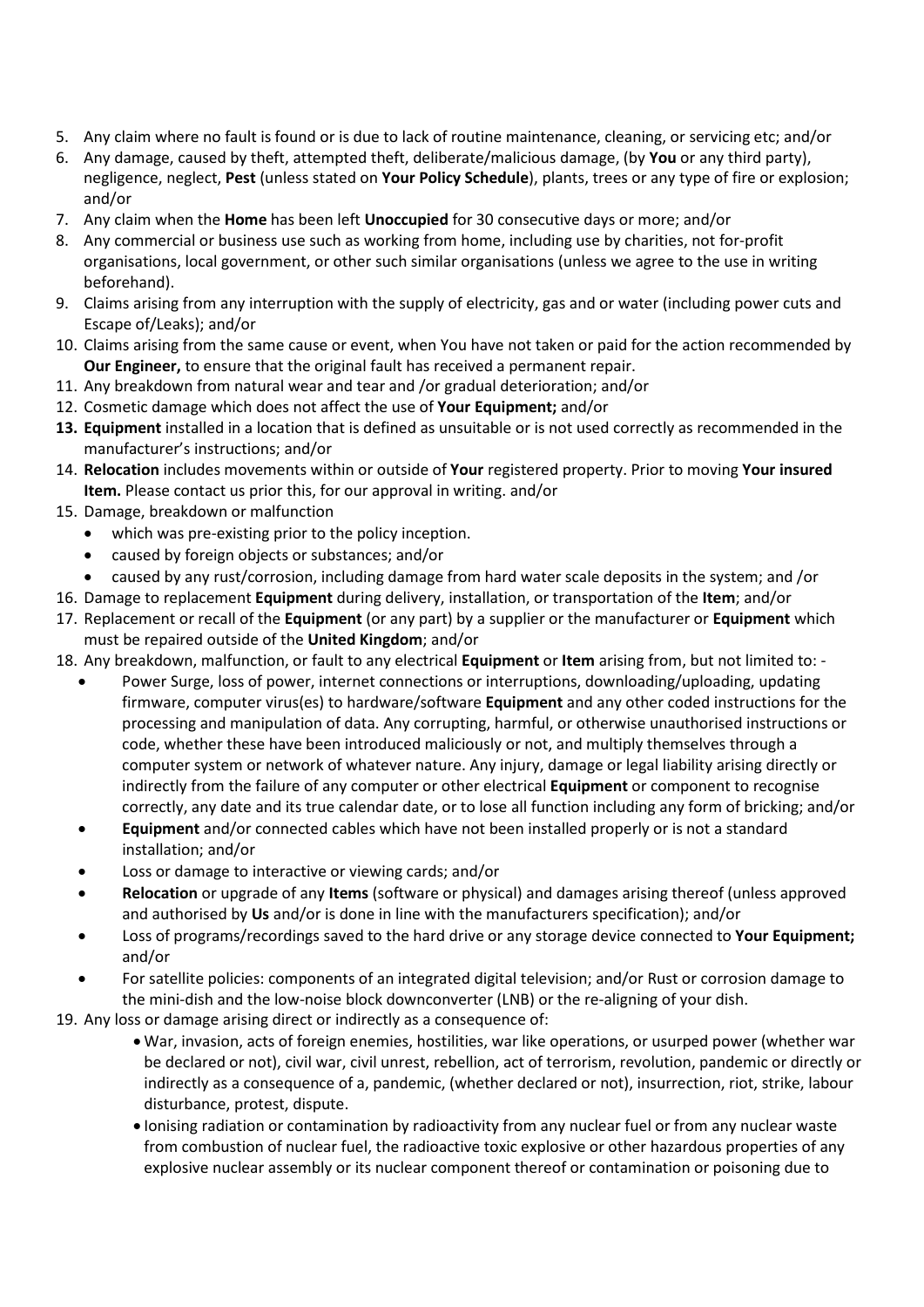chemical or biological and/or radioactive substances pollutions or contamination of any kind. pressure waves caused by aircraft and other aerial devices travelling at sonic or supersonic speeds.

## 20. **Homes** situated outside England, Wales and Scotland.

**We** will not pay costs for direct or indirect loss:

- a) For any payment **You** have made or not notified **Us** of in advance and received **Our** prior agreement; and/or
- b) For delivery, installation of **replacement Items** including parts and/or removal of the **Equipment** to be replaced. and/or
- c) Missed appointments or deliveries, from either not being home or the **Engineer/**courier not arriving at estimated time or date; and/or
- d) Where the removal or disturbance of hazardous, dangerous material (e.g. asbestos, fibreglass) is required; and/or
- e) Due to You not being able to use **Your Equipment** (such as hiring a replacement **Item** or using a launderette, whilst waiting for the repair of **Your Equipment);** and/or
- f) For repairs/attempted repairs not carried out by one of **Our** approved **Engineers** which **We** have not authorised; and/or
- g) Damage malfunction or breakdown of the **Equipment** which was caused or contributed by any third party/engineer or anyone who **We** have not authorised; and/or
- h) Work which **You** require to take place outside of **Our** engineer's normal working hours; and/or
- i) Damage incurred whilst gaining necessary access for **Emergency** works or any kind of repair. This includes but is not limited to, any redecoration, or making good any type of surfaces or flooring.
- j) For the replacement of any consumable **Item** including but not limited to: Fuses, batteries belts, cartridges (ink and toner) and any accessory or non-standard **Items**; and/or

We will not provide services under this Policy if We are prevented from doing so as a result of an unusual or unforeseeable event or circumstance beyond Our reasonable control ('Force Majeure'). This would include, but is not limited to, war, threat of war, riot, civil disturbance or strife, terrorist activity (actual or threatened), industrial dispute, natural or nuclear disaster, fire, flood, drought, major adverse weather conditions, levels of water in rivers and Acts of God.

We will not provide services under this Policy where Your claim arises from or is related to or is associated with; an actual or likely epidemic or pandemic; or the threat of an epidemic or pandemic.

# **CONDITIONS**

- **1.** The rights given underthis policy cannot be transferred to anyone else.
- **2. You**must give reasonable accessto enable appropriate treatmentsto be carried out and follow advice from the **Engineer** and / or the **Helpline** in removing furniture if this is deemed necessary.
- **3.** Toimprove the quality ofthe service provided, all callsto the **Helpline** may be recorded.
- **4.** Youmusttake reasonable care andmaintain the **Home** and its **Equipment**in good order and take all reasonable precautions to prevent loss or damage.
- **5. We**maytakeproceedingsin**Your**nameatourexpensetorecoverany sumspaidunderthis insurance from a third party should the **Emergency** be as a result of an incorrect or failed previousrepair.
- **6. W**emay advise **You** ofremedial work that **You**need to carry outin orderto bring **Your**systemup to a suitable standard orto preventfurtherincidents.This workwill be **Your** own cost, but **We** may be able to arrange through**Our** network.
- **7.** All boilers must be serviced annually, and a copy of the service documentation will be required for Our records.

# **HOW WE SETTLE A CLAIM**

**We** will arrange for an **Approved Contractor** to assess the situation and carry out **Emergency** Repairs to **Your Home** to stabilise the situation and remove the **Emergency** or restore the normal operation of the boiler or warm air unit.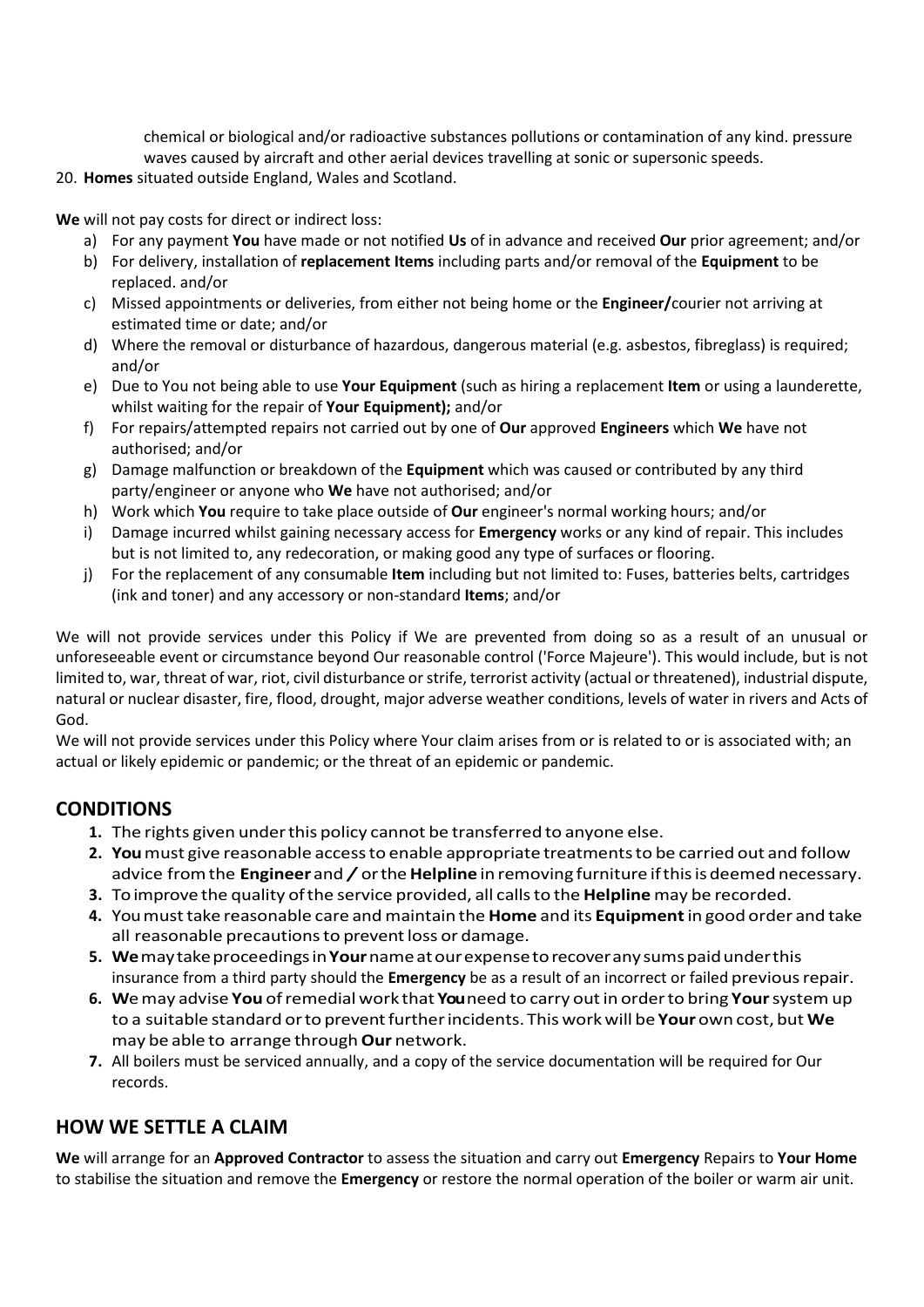Where the cost of a Permanent Repair is similar to the cost of an **Emergency** Repair **We** may, at **Our** sole discretion, authorise **Our Approved Contractor** to undertake a Permanent Repair to **Your Property**.

**We** will pay up to a maximum of £500 for any claim including VAT, call-out charges, labour, parts and materials.

Whilst We will make every effort to make sure that We supply You with the full range of services in all Emergencies covered by this policy, remote geographical locations or unforeseeable adverse local conditions may prevent Us from providing the normal standard of service.

We cannot be responsible for any inconvenience, loss or damage caused by a delay in the manufacturers, or their suppliers or agents, supplying spare parts.

You will be asked to pay the costof:

- **a)** Any excess applicable to the policy; and/or
- **b)** Call out costs if there is no one at the home when the approved engineer arrives, or the engineeris denied reasonable and safe access; and/or
- **c)** Work exceeding the claim limit as stated in **Your Schedule**; and/or
- **d)** Additional work not covered under **Your Policy**.
- **e)** Cost of permanent repair
- **f)** Fitting replacement parts or components of a superior specification to the original at your request.

### **WHAT TO DO IF YOU NEED TO MAKE A CLAIM**

By providing the **Tenant** with the policy documents the landlord is deemed to have given the **Tenant** permission to claim directly in the event of a breakdown and/or failure.

When **You** become aware of a possible claim under this policy, **You** must notify Us immediately by email [theteam@oopsinsurance.co.uk,](mailto:theteam@oopsinsurance.co.uk) or telephone on **0333 305 9931**

We will then advise **You** how to protect Yourself and Your Property.

The Police must also be advised immediately of any loss or damage arising from theft, attempted theft, vandalism or malicious act.

Major Emergencies which may result in serious damage or danger to You or anyone else should immediately be reported to the Public Supply Authority, or in the case of difficulty, to the Public Emergency Services.

S**USPECTED GAS LEAKS MUST ALWAYS BE REPORTED TO NATIONAL GAS EMERGENCY SERVICE ON 0800 111 999**

# **ALTERATION AND ASSIGNMENT**

**You** are not permitted to assign to another person(s) or change in any way the rights under this Policy without the written consent of the **Insurer** or its agent, acting on its behalf

# **CHANGES THAT YOU NEED TO INFORM US ABOUT**

**You** will need to notify **Us** via telephone, email or in writing when the following occurs; and/or

- **1.** 14 Days prior to a change of address; and/or
- **2.** Any change to **Your** circumstances and/or the use of **Your** insured **Item**; and/or
- **3.** If **You** choose to dispose the insured **Item**; and/or
- **4.** Prior to the **Relocation** of the insured **Item**; and/or
- **5.** Change of ownership of the insured **Item**; and/or
- **6.** Any modifications or upgrades to the insured **Item**.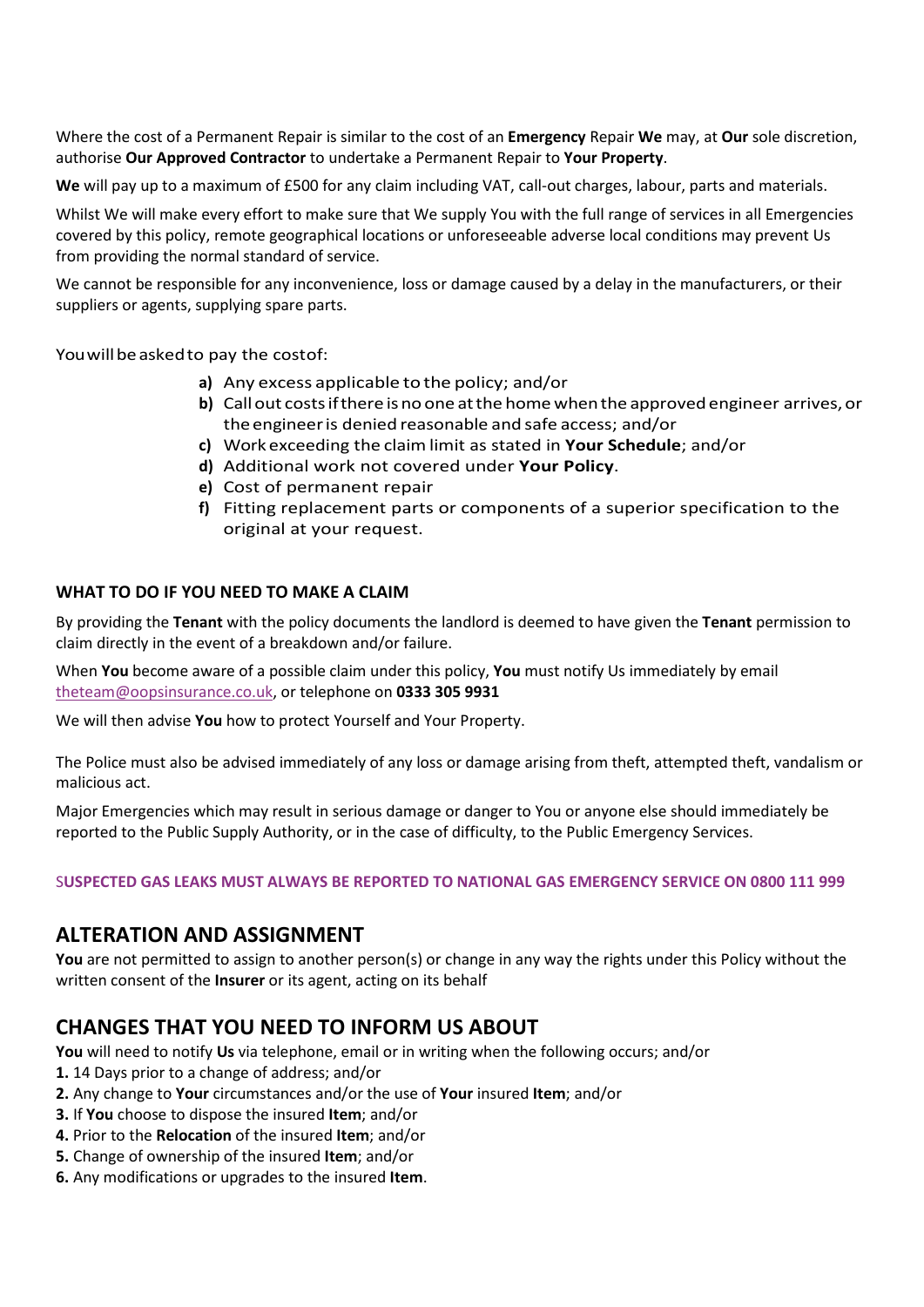# **EXCLUSION OF THIRD PARTY RIGHTS**

Nothing in this Policy is intended to confer a directly enforceable bene�t on any other party and therefore the provisions of the Contracts (Rights of Third Parties) Act 1999 do not apply.

# **OUR RIGHT TO CHANGE COVER OR PRICE**

You will receive at least 28 days written notice if we decide or need to change your policy cover or the price of your insurance for any of the following reasons:

**1.** To make minor changes to your policy wording that do not affect the nature of the cover and benefit provided such as changes to make the policy easier to understand; and/or

**2.** To reflect changes in the law, in regulation (including any decision of a regulatory body), or to any code of practice or industry guidance affecting the insurer or your policy; and/or

**3.** To reflect changes to taxation applicable to your policy (including but not limited to insurance premium tax); and/or

**4.** To reflect increases or reductions in the cost (or projected cost) of providing your cover, including but not limited to cost increases or reductions caused by changes to the number, cost or timing of claims which we, as part of our pricing policy, have assumed or projected will be made under this insurance product; and/or

**5.** To cover the cost of any changes to the cover / benefits provided under this insurance including but not limited to the removal of one or more policy exclusion(s); and/or

**6.**To cover the cost of changes to the systems, services or technology in support of this insurance product.

**We** may make changes immediately and advise **You** within 28 days of the change having been made if the change is favourable to **You.**

# **APPLICABLE LAW**

Unless some other law is agreed in writing, this policy is governed by English law. If there is a dispute, it will only be dealt with in the courts of England and Wales.

# **FRAUD**

**You** must not act in a fraudulent way. If **Your** or anyone acting for **You**:

- fails to reveal or hides a fact likely to influence whether **We** accept **Your** proposal, **Your** renewal, or any adjustment to **Your** policy; and/or
- fails to reveal or hides a fact likely to influence the cover **We** provide; and or
- makes a statement to **Us** or anyone acting on **Our** behalf, knowing the statement to be false; and/or
- sends **Us** or anyone acting on **Our** behalf a document, knowing the document to be forged or false; and/or
- makes a claim under the policy, knowing the claim to be false or fraudulent in any way; and/or
- makes a claim for any loss or damage **You** caused deliberately or with **Your** knowledge.

If **Your** claim is in any way dishonest or exaggerated, **We** will not pay any benefit under this policy or return any premium to **You** and **We** may cancel **Your** policy immediately and backdate the cancellation to the date of the fraudulent claim. **We** may also take legal action against **You** and inform the appropriate authorities.

# **CONSUMER INSURANCE ACT**

**You** are required by the provisions of the Consumer Insurance (Disclosure and Representations) Act 2012 to take care to: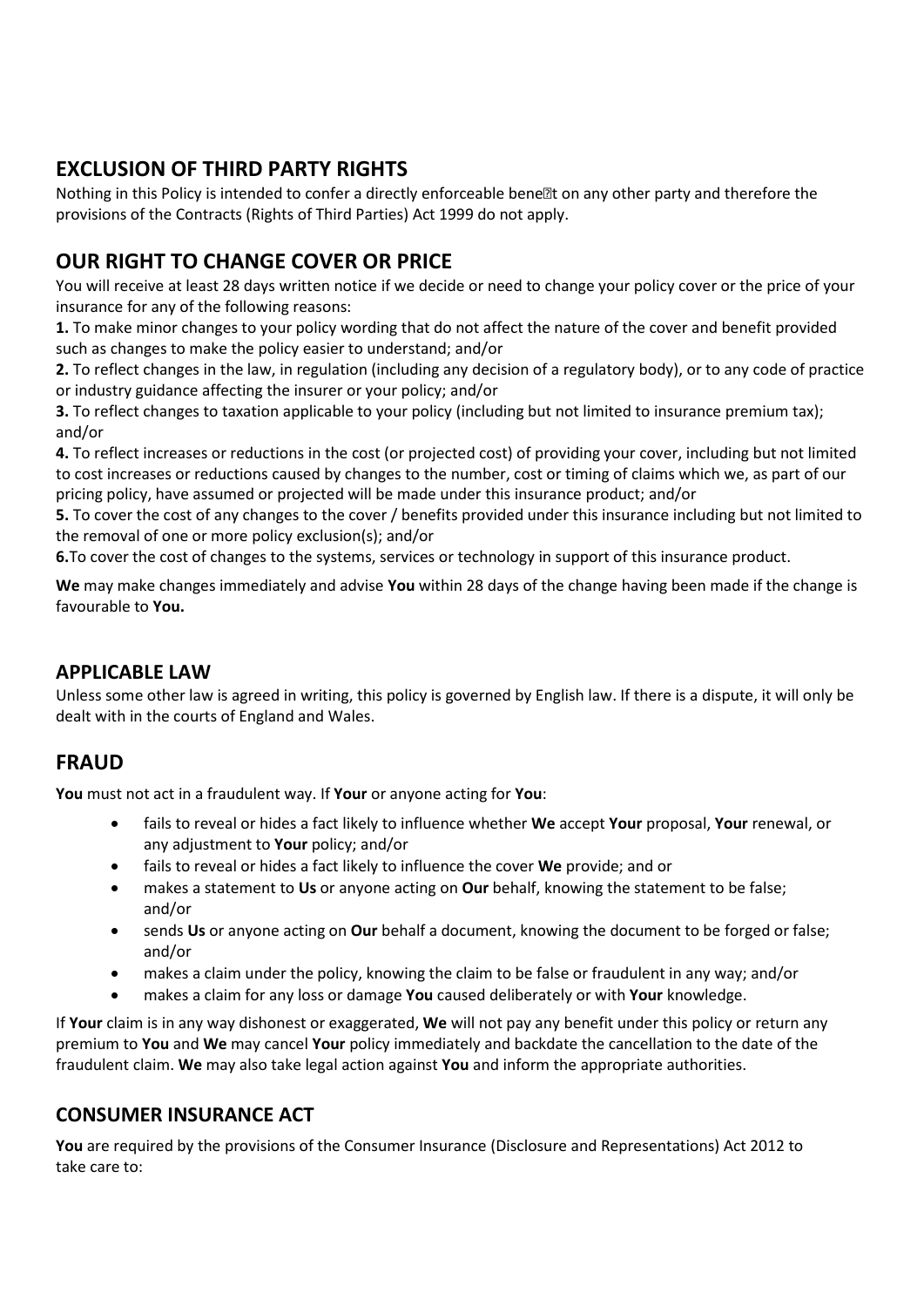- **a)** supply accurate and complete answers to all the questions **We** or the **Administrator** may ask as part of **Your** application for cover under the policy
- **b)** to make sure that all information supplied as part of **You**r application for cover is true and correct
- **c)** tell **Us** of any changes to the answers **Your** have given as soon as possible.

**You** must take reasonable care to provide complete and accurate answers to the questions **We** ask when **You** take out, make changes to and renew **Your** policy. If any information **You** provide is not complete and accurate, this may invalidate **Your** policy and meaning in the event of a claim or **We** may not pay any claim in full.

# **CANCELLING YOUR POLICY**

**You** may cancel this policy at any time by writing to **Us,** at the contact details below. Cancellation requests must give at least 14 days' notice during which time any due payments must be paid. Make sure your letter includes your policy number and you return all the documents we sent to you.

# **You are required to inform Us of Your intention to cancel the policy prior to informing Your bank.**

- **A.** Should **You** choose to cancel the policy within 14 days of receiving the policy documents or the **Start Date** of **Your** policy (whichever is later), **You** will receive a full refund of any **Premium**s paid and the cancellation will be effective immediate. (subject to no claims)
- **B.** This Policy will be cancelled on request once any outstanding payments have been received.
- **C.** If **You** have made a claim during the policy period, there will be no premium refund due.

If **You** Cancel **Your Policy** that has no claims, or any incidents, that may give rise to a claim, **You** will be entitled to a pro-rata return of **Premium** less an administration fee of £25.00. (if you are paying by monthly or quarterly Instalments **You** will be required to make sure the payments are up to date and pay the additional administration fee.

For cancellation Please contact us:

Oops Insurance Services Limited, Autumn Park Business Centre, Dysart Road, Grantham, Lincolnshire NG31 7EU

## **Telephone: 0345 548 1101**

**Email:** [theteam@oopsinsurance.co.uk,](mailto:theteam@oopsinsurance.co.uk)

When **You** become aware of a possible claim under this policy, **You** must notify Us immediately by email or telephone on

We shall not be bound to accept renewal of any insurance and may at any time cancel any insurance policy by giving 14 days' notice in writing where there is a valid reason for doing so.

A cancellation letter will be sent to You at Your last known address. Valid reasons may include but are not limited to:

- a) Non or late payment of premium(s)
- b) Where We reasonably suspect fraud or deception in cases where you have been evasive or have omitted information that would have changed the acceptance or terms of this policy.
- c) The use of threatening and abusive behaviour and or language to members of our staff.
- d) Non-compliance with policy terms and conditions.
- e) You have not provided the documents for verification or proof of ownership.
- f) You do not or are not willing to co-operate in the event of a claim.

Where Our investigations provide evidence of fraud or a serious non-disclosure, We may cancel the policy Immediately and backdate the cancellation to the date of the fraud or the date when You provided Us with incomplete or inaccurate information, which may result in Your policy being cancelled from the date You originally took it out.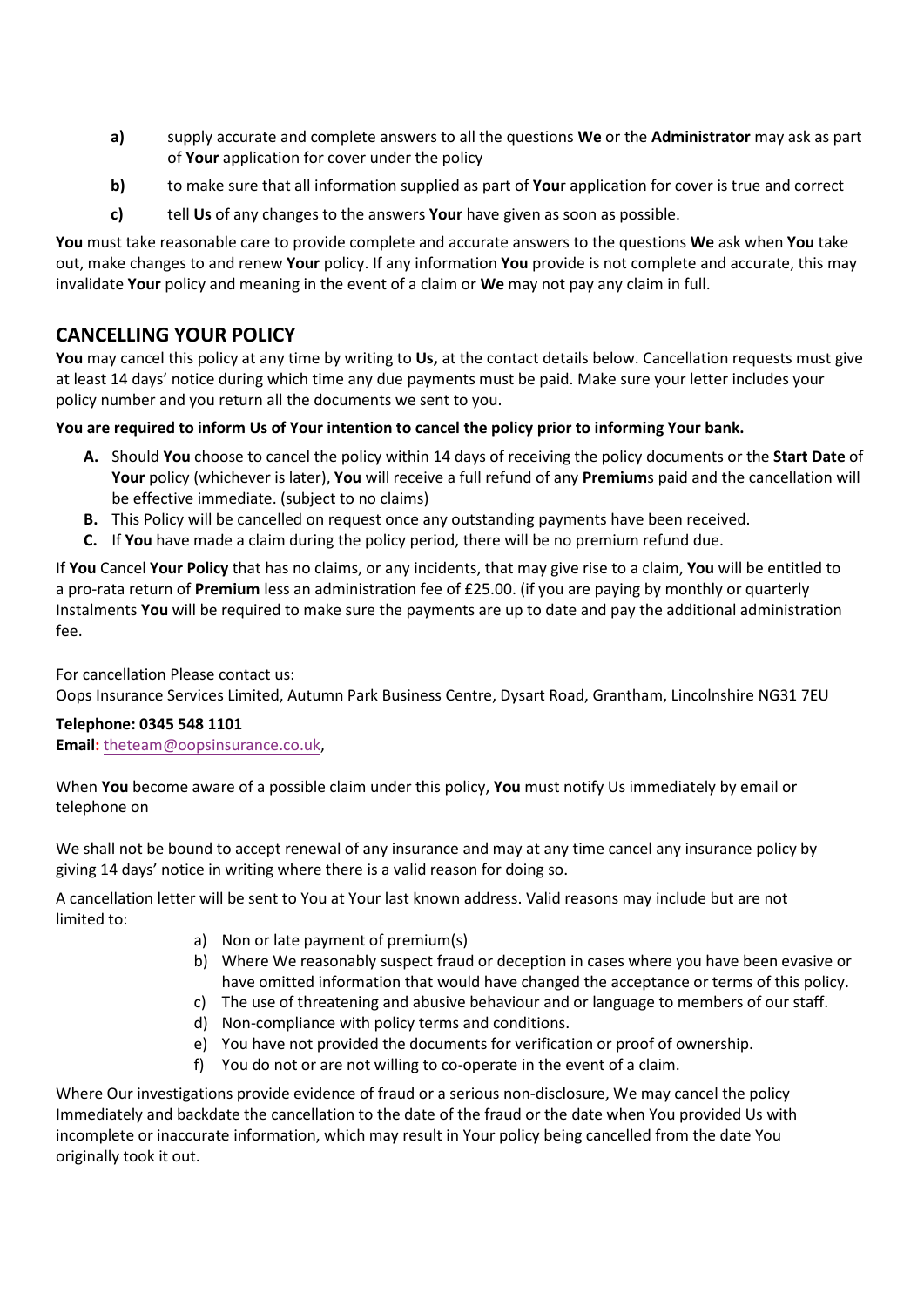If We cancel the policy and/or any additional covers, You will receive a refund of any premiums You have paid for the cancelled cover, less a proportionate deduction for the time We have provided cover, unless the reason for cancellation is fraud and /or failure to co-operate means We are entitled to keep the premium under the Consumer Insurances (Disclosure and Representations) Act 2012.

# **COMPLAINTS PROCEEDURE**

**Our** Promise of Service: **We** aim to provide a first-class service at all times. However, if **You** have a complaint You should contact Us in the first instance at:

Customer Satisfaction, Oops Insurance Services Limited, whose offices are situated at Autumn Park Business Centre, Dysart Road, Grantham, Lincolnshire NG31 7EU.

Alternatively telephone Us on 0345 548 1101 or email Us at theteam@oopsinsurance.co.uk.

We will aim to provide **You** with a full response within eight weeks of the date **We** receive **Your** complaint and **Our**  response will be **Our** final decision based on the evidence presented. If for any reason there is a delay in completing Our investigations, **We** will explain why and tell You when We hope to reach a decision.

If **You** are dissatisfied with the response **You** receive in relation to **Your** complaint or **Your** complaint is not resolved within 8 weeks, **You** have the right to refer **Your** complaint to the Financial Ombudsman Service.

**You** may contact the Financial Ombudsman at:

| Post to:   | The Financial Ombudsman Service,          |
|------------|-------------------------------------------|
|            | Exchange Tower, London, E14 9SR           |
| Telephone: | 08000 234 567 or 0300 123 9 123           |
| Email:     | complaint.info@financial-ombudsman.org.uk |

Following this complaints procedure does not affect **Your** right to take legal action.

If **Your** complaint relates to the policy coverage or how a claim has been handled **You** should refer **Your** complaint to City & Commercial Insurance Company (PCC) Limited re Smart Cover Insurance Cell using the contact details below, quoting **Your** policy number.

| Post to: | The Compliance Director,                                                         |
|----------|----------------------------------------------------------------------------------|
|          | City & Commercial Insurance Company (PCC) Limited re Smart Cover Insurance Cell, |
|          | 3rd Floor, One Cornet Street, St. Peter Port,                                    |
|          | Guernsey, GY1 1BZ                                                                |

If **You** are dissatisfied with the response **You** receive in relation to **Your** complaint or **Your** complaint is not resolved within 8 weeks, **You** have the right to refer **Your** complaint to the

| Post to:   | Channel Islands Financial Ombudsman (CIFO), |
|------------|---------------------------------------------|
|            | PO Box114, Jersey,                          |
|            | Channel Islands, JE4 9QG                    |
| Telephone: | 01534 748610                                |
| Email:     | enquiries@ci-fo.org                         |
| Website:   | www.ci-fo.org                               |

# **GENERAL INFORMATION**

### **POLICY INSURER**

City & Commercial Insurance (PCC) Limited, 3rd Floor, One Cornet Street, St. Peter Port, Guernsey GY1 1BZ,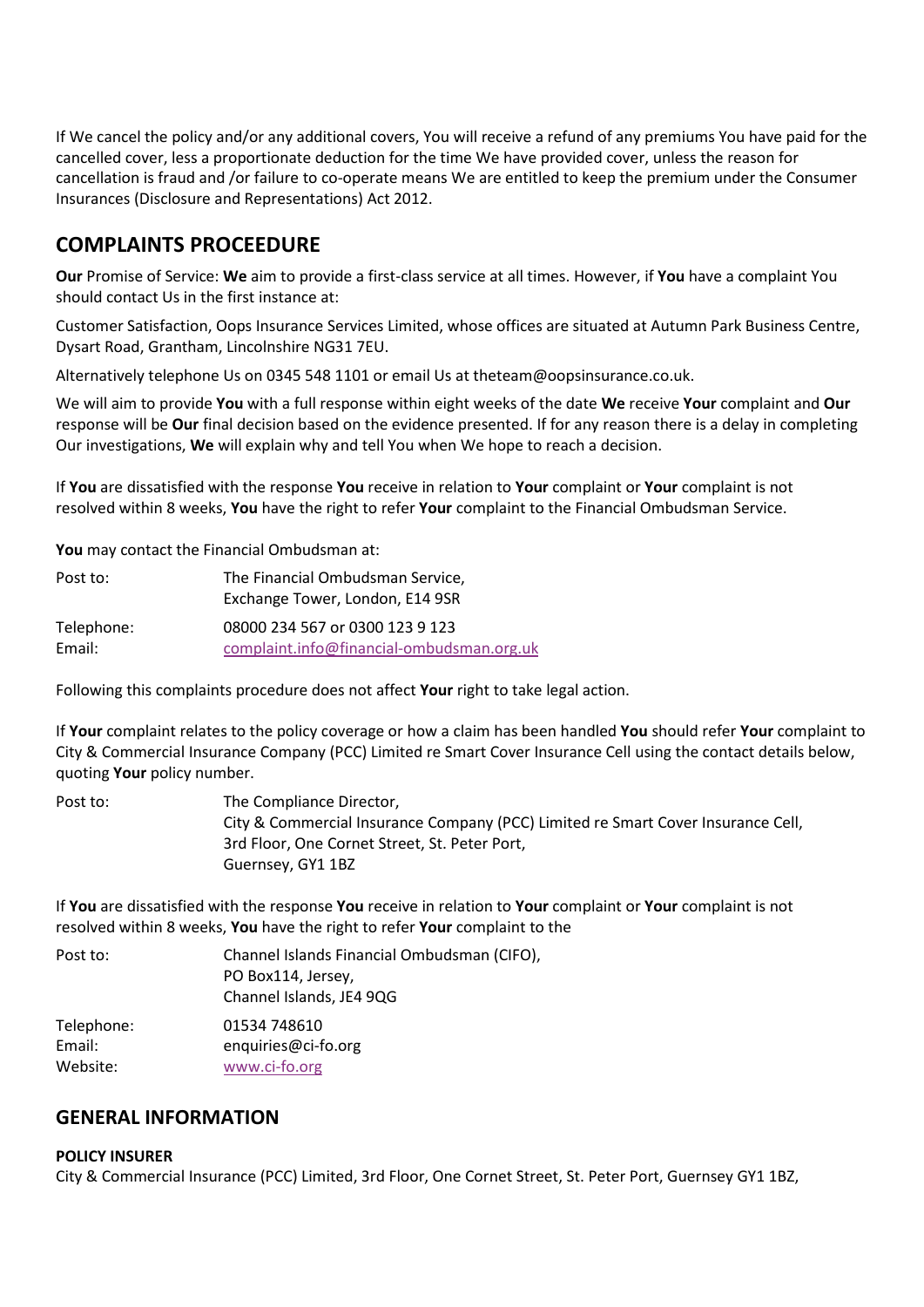authorised by the Guernsey Financial Services Commission (GFSC). GFSC Reference: 54692. Details of registration can be checked using the link: https:/www.gfsc.gg/commission/regulated-entities/54692

### **POLICY ADMINISTRATOR**

Smart-Cover Insurance Services, 1st Floor, 3-5 Rickmansworth Road, Watford, WD18 0GX, Tel. 03333 449 559

## **THE FINANCIAL SERVICES COMPENSATION SCHEME(FSCS)**

Oops Insurance Services Limited. You may be entitled to compensation from the scheme if We cannot meet Our obligations. This depends on the type of business and circumstances of the claim. Insurance advising and arranging is covered for 100% of the first £2,000 and 90% of the remainder of the claim, without any upper limit. Full details are available from the FSCS a[t www.fscs.org.uk.](http://www.fscs.org.uk/) It should be noted that City & Commercial Insurance PCC Limited is not a member and therefore not covered by the FSCS.

# **DATA PROTECTION ACT 2018**

Please note that any information provided to Smart-Cover Insurance Services will be processed in compliance with the provisions of the Data Protection Act 2018, for the purposes of providing insurance services and managing claims, if any, which may necessitate providing such information to third parties. **You** can review **Our** Privacy Policy on **Our** website: https:/smart-cover.co.uk/

# **FAIR PROCESSING NOTICE (FPN)**

### **USE OF PERSONAL INFORMATION**

To provide **Our** services as an **Insurer**, City & Commercial Insurance Company (PCC) Limited re Smart Cover Insurance Cell will collect and use information about **You** or a beneficiary under the policy (e.g. other identified individuals), such as name, address and contact details. This may also include special categories of personal data and information relating to criminal convictions and offences. The purposes for which **We** use personal data may include: - evaluating **Your** insurance application and providing a quotation; providing insurance cover; handling claims; and crime prevention and debt recovery.

More information about **Our** use of personal data is set out in the City & Commercial Insurance Company Privacy Notice which can be found on **Our** website https:/cityandcommercialinsurance.com/ alternatively **You** may also request a copy of the Privacy Notice by contacting the Data Protection officer at, City & Commercial Insurance Company (PCC) Limited re Smart Cover Insurance Cell, 3rd Floor, One Cornet Street, St. Peter Port, Guernsey GY1 1BZ. **We** recommend that **You** review this notice.

**We** may pass personal data, including claims information, to third parties such as intermediaries, other insurers, reinsurers, loss adjusters, administration service providers, the police and other law enforcement agencies, fraud and crime prevention and detection agencies (for example certain regulatory bodies who may require personal data themselves for the purposes described in the Privacy Notice). If **You** require details of the third parties **Your** data has been passed to and how this information is used please contact the Data Protection Officer at the address above.

Guernsey is not within the European Economic Area (EEA), but has a robust and effective regulatory framework. City & Commercial Insurance Company (PCC) Limited re Smart Cover Insurance Cell is required to comply with the EU General Data Protection Regulation (GDPR) when handling the personal data of European Citizens and secondly the Data Protection (Bailiwick of Guernsey) Law, 2017 which provides an equivalent framework for handling the personal data of non-EU citizen.

### **USE OF PERSONAL DATA FOR WHICH CONSENT IS REQUIRED**

In some circumstances, **We** (and other insurance market participants) may need to collect and use special categories of personal data for example information relating to criminal convictions and offences. Where this is required, unless another ground applies, consent to this processing is necessary for **Us** to provide relevant services. Although consent may be withdrawn at any time, this may mean **We** are unable to continue to provide services and/or process